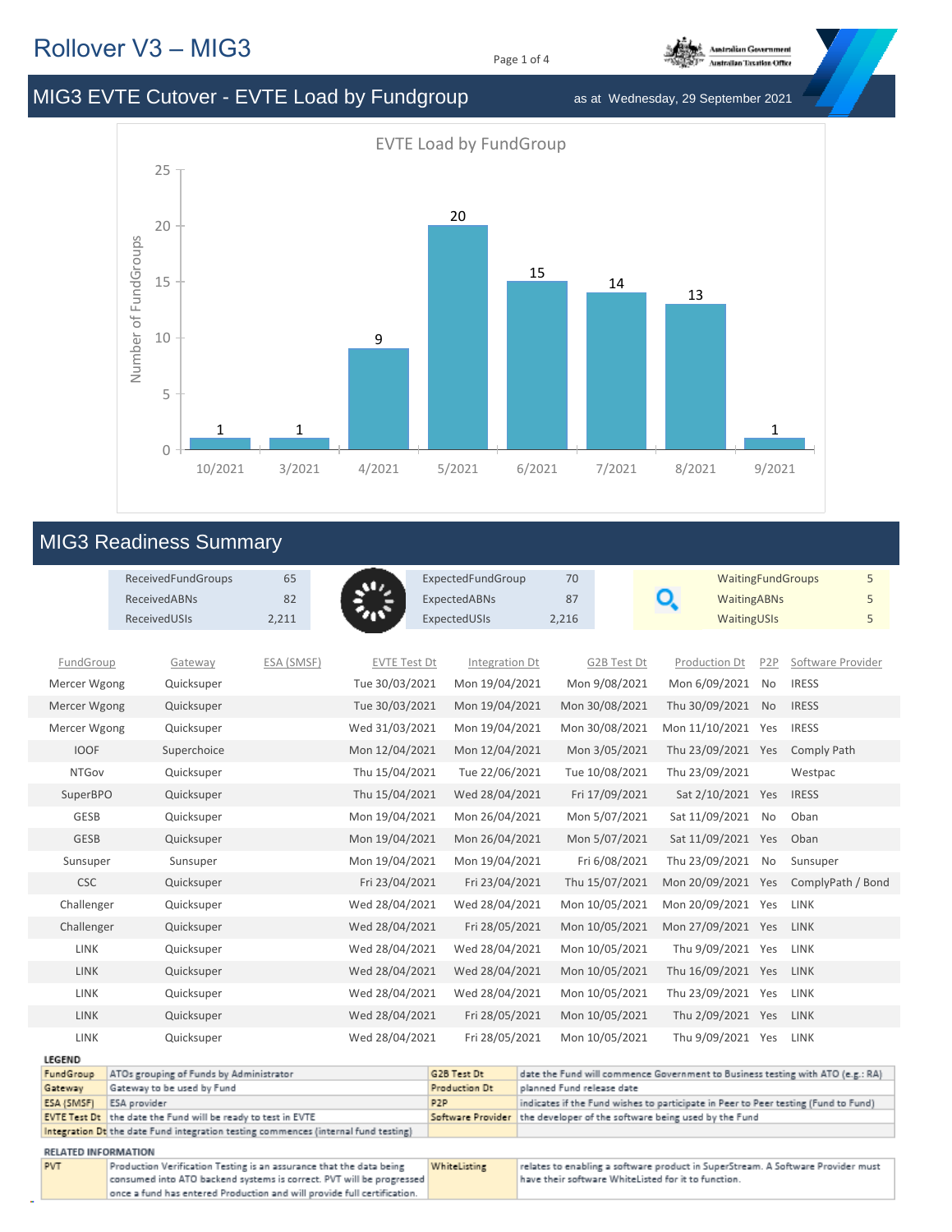| Gateway                 | Gateway to be used by Fund              |            |                                  | Production Dt                   | planned Fund release date                                                      |                                  |                  |                         |
|-------------------------|-----------------------------------------|------------|----------------------------------|---------------------------------|--------------------------------------------------------------------------------|----------------------------------|------------------|-------------------------|
| LEGEND<br>FundGroup     | ATOs grouping of Funds by Administrator |            |                                  | G2B Test Dt                     | date the Fund will commence Government to Business testing with ATO (e.g.: RA) |                                  |                  |                         |
|                         |                                         |            |                                  |                                 |                                                                                |                                  |                  |                         |
| <b>DDHG</b>             | <b>GBST</b>                             |            | Tue 15/06/2021                   | Tue 15/06/2021                  | Wed 30/06/2021                                                                 | Fri 1/10/2021 Yes                |                  | <b>GBST</b>             |
| UniSuper                | Quicksuper                              |            | Mon 14/06/2021                   | Mon 14/06/2021                  | Mon 5/07/2021                                                                  | Mon 23/08/2021 Yes               |                  | Westpac                 |
| <b>AMP Wealth</b>       | Superchoice                             |            | Mon 14/06/2021                   | Mon 14/06/2021                  | Mon 23/08/2021                                                                 | Sat 11/09/2021 Yes               |                  | AMP                     |
| <b>AMP Wealth</b>       | Superchoice                             |            | Mon 14/06/2021                   | Mon 14/06/2021                  | Mon 23/08/2021                                                                 | Sat 11/09/2021 No                |                  | AMP                     |
| AMP                     | Superchoice                             |            | Mon 14/06/2021                   | Mon 14/06/2021                  | Mon 26/07/2021                                                                 | Sat 21/08/2021 Yes               |                  | AMP                     |
| Suncorp                 | Superchoice                             |            | Mon 7/06/2021                    | Sat 1/05/2021                   | Wed 28/07/2021                                                                 | Sun 19/09/2021 Yes               |                  | <b>Bravura</b>          |
| Qsuper                  | Quicksuper                              |            | Mon 7/06/2021                    | Mon 7/06/2021                   | Wed 7/07/2021                                                                  | Sun 29/08/2021 Yes               |                  | Qvalent                 |
| Challenger              | Quicksuper                              |            | Wed 2/06/2021                    | Wed 2/06/2021                   | Mon 16/08/2021                                                                 | Mon 20/09/2021 Yes               |                  | Qvalent                 |
| Challenger              | Quicksuper                              |            | Wed 2/06/2021                    | Wed 2/06/2021                   | Mon 16/08/2021                                                                 | Mon 20/09/2021                   | No               | Qvalent                 |
| smsfdataflow(Class)     | GBST                                    |            | Tue 1/06/2021                    | Wed 14/07/2021                  | Tue 20/07/2021                                                                 | Mon 30/08/2021 Yes               |                  | SMSFDATAFLOW            |
| <b>TAL</b>              | Superchoice                             |            | Mon 31/05/2021                   | Sat 31/07/2021                  | Mon 16/08/2021                                                                 | Fri 24/09/2021 Yes               |                  | not provided            |
| Mercer<br>Suncorp ALSL  | Quicksuper<br>Superchoice               |            | Mon 31/05/2021<br>Mon 31/05/2021 | Mon 5/07/2021<br>Mon 31/05/2021 | Mon 20/09/2021<br>Mon 16/08/2021                                               | Thu 30/09/2021<br>Sat 11/09/2021 | No               | SELF<br>TBC             |
|                         | Quicksuper                              |            |                                  | Mon 5/07/2021                   | Mon 13/09/2021                                                                 | Thu 30/09/2021                   | No               | <b>Bravura</b>          |
| Mercer<br>Mercer        | Quicksuper                              |            | Mon 31/05/2021                   |                                 |                                                                                |                                  | No               | <b>Bravura</b>          |
|                         |                                         |            | Mon 31/05/2021                   | Mon 31/05/2021                  | Mon 13/09/2021                                                                 | Thu 30/09/2021                   |                  |                         |
| LUCRF                   | Quicksuper                              |            | Mon 31/05/2021<br>Mon 31/05/2021 | Mon 31/05/2021                  | Thu 22/07/2021                                                                 | Wed 29/09/2021 Yes               |                  | SS&C                    |
| Guild<br><b>LUCRF</b>   | <b>IRESS</b><br>Quicksuper              |            | Mon 31/05/2021                   | Mon 5/07/2021<br>Mon 31/05/2021 | Mon 6/09/2021<br>Thu 22/07/2021                                                | Thu 30/09/2021<br>Wed 29/09/2021 | No<br>No         | SELF<br><b>SS&amp;C</b> |
| <b>GROW</b>             | Superchoice                             |            | Mon 31/05/2021                   | Mon 5/07/2021                   | Mon 6/09/2021                                                                  | Mon 15/11/2021                   | No               | <b>SELF</b>             |
| Esuperfund              | <b>GBST</b>                             |            | Sun 23/05/2021                   | Sun 30/05/2021                  | Mon 13/09/2021                                                                 | Mon 27/09/2021                   |                  |                         |
| Netwealth               | Quicksuper                              |            | Mon 17/05/2021                   | Mon 17/05/2021                  | Sun 1/08/2021                                                                  | Mon 27/09/2021 Yes               |                  | <b>IRESS</b>            |
| Telstra                 | Quicksuper                              |            | Sat 15/05/2021                   | Sat 15/05/2021                  | Mon 6/09/2021                                                                  | Wed 29/09/2021 Yes               |                  |                         |
| Super SA                | Quicksuper                              |            | Sat 15/05/2021                   | Sat 15/05/2021                  | Mon 13/09/2021                                                                 | Thu 30/09/2021                   |                  | <b>DST Bluedoor</b>     |
| Super SA                | Quicksuper                              |            | Sat 15/05/2021                   | Sat 15/05/2021                  | Mon 6/09/2021                                                                  | Thu 30/09/2021                   |                  | <b>Bravura</b>          |
| smsfdataflow(Xpress)    | not provided                            |            | Sat 15/05/2021                   | Wed 30/06/2021                  | Tue 20/07/2021                                                                 | Mon 30/08/2021                   | No               | SMSFDATAFLOW            |
| nsfdataflow(Guardiar    | not provided                            |            | Sat 15/05/2021                   | Wed 30/06/2021                  | Tue 20/07/2021                                                                 | Mon 30/08/2021                   | No               | SMSFDATAFLOW            |
| smsfdataflow(AMP)       | not provided                            |            | Sat 15/05/2021                   | Wed 30/06/2021                  | Tue 20/07/2021                                                                 | Mon 30/08/2021                   | No               | SMSFDATAFLOW            |
| smsfdataflow            | not provided                            |            | Sat 15/05/2021                   | Sat 15/05/2021                  | Tue 20/07/2021                                                                 | Mon 30/08/2021                   | No               | SMSFDATAFLOW            |
| <b>Payment Advisor</b>  |                                         |            | Sat 15/05/2021                   | Wed 30/06/2021                  | Sat 31/07/2021                                                                 | Thu 30/09/2021 Yes               |                  |                         |
| Challenger              | Quicksuper                              |            | Sat 15/05/2021                   | Wed 30/06/2021                  | Mon 12/07/2021                                                                 | Mon 20/09/2021 Yes               |                  | <b>Bravura</b>          |
| Aware                   | Quicksuper                              |            | Sat 15/05/2021                   | Wed 30/06/2021                  | Mon 12/07/2021                                                                 | Wed 8/09/2021 Yes                |                  | <b>Bravura</b>          |
| Aware                   | Quicksuper                              |            | Sat 15/05/2021                   | Wed 30/06/2021                  | Mon 12/07/2021                                                                 | Wed 8/09/2021 Yes                |                  | Bluedoor                |
| Australian Catholic     | Superchoice                             |            | Sat 15/05/2021                   | Wed 30/06/2021                  | Mon 26/07/2021                                                                 | Fri 17/09/2021 Yes               |                  | <b>DST Bluedoor</b>     |
| Australian Catholic     | Superchoice                             |            | Sat 15/05/2021                   | Mon 21/06/2021                  | Mon 12/07/2021                                                                 | Fri 17/09/2021                   | No               | <b>DST Bluedoor</b>     |
| <b>FESS</b>             | Quicksuper                              |            | Fri 14/05/2021                   |                                 | Mon 7/06/2021                                                                  | Thu 22/07/2021 Yes               |                  | Bluedoor                |
| Clearview               | <b>IRESS</b>                            |            | Mon 10/05/2021                   | Mon 2/08/2021                   | Tue 31/08/2021                                                                 | Thu 30/09/2021                   | No               | <b>IRESS</b>            |
| Clearview               | <b>IRESS</b>                            |            | Mon 10/05/2021                   | Mon 2/08/2021                   | Wed 25/08/2021                                                                 | Thu 30/09/2021                   | No               | <b>IRESS</b>            |
| <b>BGLExternal Link</b> | MessageExchange                         |            | Mon 10/05/2021                   | Mon 10/05/2021                  | Mon 5/07/2021                                                                  | Mon 27/09/2021 Yes               |                  | BGL                     |
| OneVue                  | Quicksuper                              |            | Sat 1/05/2021                    | Sun 1/08/2021                   | Mon 30/08/2021                                                                 | Fri 1/10/2021                    | <b>No</b>        | SuperB                  |
| OneVue                  | Quicksuper                              |            | Sat 1/05/2021                    | Sun 1/08/2021                   | Mon 30/08/2021                                                                 | Thu 30/09/2021                   | No               | Acurity                 |
| <b>ISAS</b>             | Superchoice                             |            | Sat 1/05/2021                    | Sat 1/05/2021                   | Sat 3/07/2021                                                                  | Fri 20/08/2021 Yes               |                  | Superchoice             |
| Clearview               | <b>IRESS</b>                            |            | Sat 1/05/2021                    | Sun 1/08/2021                   | Thu 23/09/2021                                                                 | Mon 4/10/2021                    | No               | <b>IRESS</b>            |
| ClickSuper              | ClickSuper                              |            | Fri 30/04/2021                   | Fri 30/04/2021                  | Tue 1/06/2021                                                                  | Thu 30/09/2021 Yes               |                  | ClickSuper              |
| LINK                    | Quicksuper                              |            | Wed 28/04/2021                   | Fri 28/05/2021                  | Mon 10/05/2021                                                                 | Thu 23/09/2021 Yes               |                  | LINK                    |
| LINK                    | Quicksuper                              |            | Wed 28/04/2021                   | Fri 28/05/2021                  | Mon 10/05/2021                                                                 | Thu 16/09/2021 Yes               |                  | LINK                    |
| FundGroup               | Gateway                                 | ESA (SMSF) | <b>EVTE Test Dt</b>              | Integration Dt                  | G2B Test Dt                                                                    | <b>Production Dt</b>             | P <sub>2</sub> P | Software Provider       |

| Gateway                                                              | Gateway to be used by Fund<br>Production Dt                                         |                  | Dianned Fund release date                                                          |  |  |  |
|----------------------------------------------------------------------|-------------------------------------------------------------------------------------|------------------|------------------------------------------------------------------------------------|--|--|--|
| <b>ESA (SMSF)</b>                                                    | <b>ESA</b> provider                                                                 | P <sub>2</sub> P | indicates if the Fund wishes to participate in Peer to Peer testing (Fund to Fund) |  |  |  |
|                                                                      | EVTE Test Dt the date the Fund will be ready to test in EVTE                        |                  | Software Provider the developer of the software being used by the Fund             |  |  |  |
|                                                                      | Integration Dt the date Fund integration testing commences (internal fund testing)  |                  |                                                                                    |  |  |  |
| <b>RELATED INFORMATION</b>                                           |                                                                                     |                  |                                                                                    |  |  |  |
| <b>PVT</b>                                                           | WhiteListing<br>Production Verification Testing is an assurance that the data being |                  | relates to enabling a software product in SuperStream. A Software Provider must    |  |  |  |
| consumed into ATO backend systems is correct. PVT will be orgeressed |                                                                                     |                  | have their software WhiteListed for it to function.                                |  |  |  |

| <b>PVT</b> | Production Verification Testing is an assurance that the data being     | <b>WhiteListing</b> | relates to enabling a software product in SuperStream. A Software Provider must |
|------------|-------------------------------------------------------------------------|---------------------|---------------------------------------------------------------------------------|
|            | consumed into ATO backend systems is correct. PVT will be progressed    |                     | have their software WhiteListed for it to function.                             |
|            | once a fund has entered Production and will provide full certification. |                     |                                                                                 |
|            |                                                                         |                     |                                                                                 |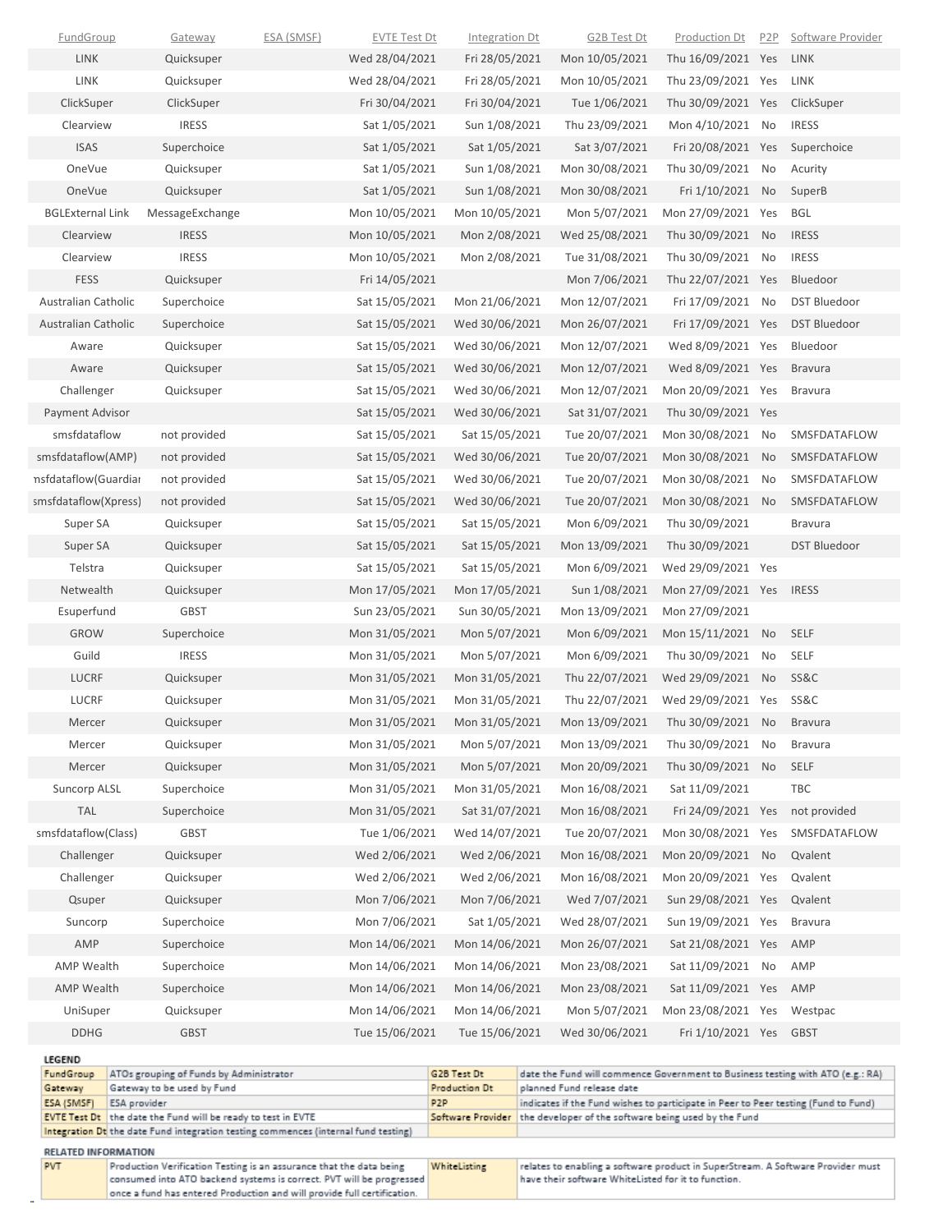|                        | <b>EVTE Test Dt</b> the date the Fund will be ready to test in EVTE<br>Integration Dt the date Fund integration testing commences (internal fund testing) |                   |                     |                              | Software Provider the developer of the software being used by the Fund                                      |                    |                  |                   |
|------------------------|-----------------------------------------------------------------------------------------------------------------------------------------------------------|-------------------|---------------------|------------------------------|-------------------------------------------------------------------------------------------------------------|--------------------|------------------|-------------------|
| ESA (SMSF)             | ESA provider                                                                                                                                              |                   |                     | P <sub>2</sub> P             | indicates if the Fund wishes to participate in Peer to Peer testing (Fund to Fund)                          |                    |                  |                   |
| FundGroup<br>Gateway   | ATOs grouping of Funds by Administrator<br>Gateway to be used by Fund                                                                                     |                   |                     | G2B Test Dt<br>Production Dt | date the Fund will commence Government to Business testing with ATO (e.g.: RA)<br>planned Fund release date |                    |                  |                   |
| <b>LEGEND</b>          |                                                                                                                                                           |                   |                     |                              |                                                                                                             |                    |                  |                   |
| DIY                    | Quicksuper                                                                                                                                                |                   | Sun 15/08/2021      | Sun 15/08/2021               | Mon 16/08/2021                                                                                              | Wed 15/09/2021 No  |                  | <b>IRESS</b>      |
| LGIA                   | Quicksuper                                                                                                                                                |                   | Tue 10/08/2021      | Tue 17/08/2021               | Thu 26/08/2021                                                                                              | Sat 25/09/2021 No  |                  | not provided      |
| Vision Super           | Quicksuper                                                                                                                                                |                   | Mon 9/08/2021       | Mon 16/08/2021               | Mon 30/08/2021                                                                                              | Fri 24/09/2021 Yes |                  | <b>IRESS</b>      |
| <b>NEOS</b>            | <b>OBAN</b>                                                                                                                                               |                   | Mon 9/08/2021       | Mon 16/08/2021               | Mon 23/08/2021                                                                                              | Sat 18/09/2021 Yes |                  | <b>OBAN</b>       |
| Macquarie              | <b>GBST</b>                                                                                                                                               |                   | Tue 3/08/2021       | Mon 23/08/2021               | Fri 3/09/2021                                                                                               | Sat 25/09/2021 Yes |                  | <b>GBST</b>       |
| Macquarie              | <b>GBST</b>                                                                                                                                               |                   | Tue 3/08/2021       | Mon 23/08/2021               | Thu 2/09/2021                                                                                               | Sat 25/09/2021 Yes |                  | <b>GBST</b>       |
| Macquarie              | <b>GBST</b>                                                                                                                                               |                   | Tue 3/08/2021       | Mon 23/08/2021               | Wed 1/09/2021                                                                                               | Sat 25/09/2021 Yes |                  | <b>GBST</b>       |
| OneVue                 | Quicksuper                                                                                                                                                |                   | Sun 1/08/2021       | Sun 1/08/2021                | Mon 30/08/2021                                                                                              | Thu 30/09/2021 Yes |                  | SuperB            |
| OneVue                 | Quicksuper                                                                                                                                                |                   | Sun 1/08/2021       | Sun 1/08/2021                | Mon 30/08/2021                                                                                              | Thu 30/09/2021     |                  | SuperB            |
| OneVue                 | Quicksuper                                                                                                                                                |                   | Sun 1/08/2021       | Sun 1/08/2021                | Mon 30/08/2021                                                                                              | Thu 30/09/2021     |                  | <b>IRESS</b>      |
| OneVue                 | Quicksuper                                                                                                                                                |                   | Sun 1/08/2021       | Sun 1/08/2021                | Mon 30/08/2021                                                                                              | Thu 30/09/2021     |                  | Acurity           |
| <b>FNZ</b>             | Superchoice                                                                                                                                               |                   | Sun 1/08/2021       | Tue 15/06/2021               | Mon 13/09/2021                                                                                              | Thu 30/09/2021 Yes |                  | <b>FNZ</b>        |
| Suncorp ALSL           | Superchoice                                                                                                                                               |                   | Mon 26/07/2021      | Mon 26/07/2021               | Mon 16/08/2021                                                                                              | Sat 11/09/2021     |                  | TBC               |
| <b>Resolution Life</b> | Superchoice                                                                                                                                               |                   | Mon 26/07/2021      | Mon 26/07/2021               | Wed 11/08/2021                                                                                              | Sat 21/08/2021 Yes |                  | AMP               |
| Resolution Life        |                                                                                                                                                           |                   | Mon 26/07/2021      | Mon 26/07/2021               | Wed 11/08/2021                                                                                              | Sat 21/08/2021 Yes |                  | AMP               |
| <b>IOOF</b>            | Quicksuper                                                                                                                                                |                   | Mon 26/07/2021      | Mon 26/07/2021               | Mon 23/08/2021                                                                                              | Fri 24/09/2021 Yes |                  | <b>SELF</b>       |
| <b>IOOF</b>            | Quicksuper                                                                                                                                                |                   | Mon 26/07/2021      | Mon 26/07/2021               | Mon 26/07/2021                                                                                              | Fri 24/09/2021 Yes |                  | SELF              |
| <b>IOOF</b>            | Quicksuper                                                                                                                                                |                   | Mon 26/07/2021      | Mon 26/07/2021               | Fri 23/07/2021                                                                                              | Fri 24/09/2021 Yes |                  | <b>SELF</b>       |
| Zurich                 | Superchoice                                                                                                                                               |                   | Fri 23/07/2021      | Fri 23/07/2021               | Mon 2/08/2021                                                                                               | Fri 8/10/2021 Yes  |                  | Superchoice       |
| <b>Perpetual SAFs</b>  | Superchoice                                                                                                                                               |                   | Fri 23/07/2021      | Fri 23/07/2021               | Mon 2/08/2021                                                                                               | Fri 8/10/2021 Yes  |                  | Superchoice       |
| <b>Perpetual SAFs</b>  | Superchoice                                                                                                                                               |                   | Fri 23/07/2021      | Fri 23/07/2021               | Mon 2/08/2021                                                                                               | Fri 24/09/2021 Yes |                  | Superchoice       |
| HUB24                  | MessageExchange                                                                                                                                           |                   | Fri 23/07/2021      | Fri 23/07/2021               | Mon 23/08/2021                                                                                              | Wed 15/09/2021 No  |                  | <b>SELF</b>       |
| CFS Wrap               | MessageExchange                                                                                                                                           |                   | Fri 23/07/2021      | Fri 23/07/2021               | Mon 23/08/2021                                                                                              | Wed 22/09/2021     | No               | <b>SELF</b>       |
| <b>CFS</b>             | MessageExchange                                                                                                                                           |                   | Fri 23/07/2021      | Fri 23/07/2021               | Mon 23/08/2021                                                                                              | Wed 15/09/2021 No  |                  | <b>SELF</b>       |
| Mine                   | Quicksuper                                                                                                                                                |                   | Mon 19/07/2021      | Mon 19/07/2021               | Mon 26/07/2021                                                                                              | Tue 21/09/2021 Yes |                  | Recreo            |
| Meat Industry          | Superchoice                                                                                                                                               |                   | Fri 16/07/2021      | Fri 16/07/2021               | Thu 5/08/2021                                                                                               | Wed 15/09/2021 No  |                  | <b>IRESS</b>      |
| Statewide              | Quicksuper                                                                                                                                                |                   | Thu 15/07/2021      | Thu 15/07/2021               | Mon 23/08/2021                                                                                              | Thu 30/09/2021 Yes |                  | <b>IRESS</b>      |
| CBA                    | MessageExchange                                                                                                                                           |                   | Thu 15/07/2021      | Thu 15/07/2021               | Mon 30/08/2021                                                                                              | Sat 25/09/2021 Yes |                  | SELF              |
| CBA                    | MessageExchange                                                                                                                                           |                   | Thu 15/07/2021      | Thu 15/07/2021               | Mon 30/08/2021                                                                                              | Sat 25/09/2021 Yes |                  | <b>Bravura</b>    |
| CBA                    | MessageExchange                                                                                                                                           |                   | Thu 15/07/2021      | Thu 15/07/2021               | Mon 30/08/2021                                                                                              | Sat 25/09/2021 No  |                  | <b>SELF</b>       |
| CBA                    | MessageExchange                                                                                                                                           |                   | Thu 15/07/2021      | Thu 15/07/2021               | Mon 30/08/2021                                                                                              | Sat 25/09/2021 No  |                  | <b>Bravura</b>    |
| <b>BT</b>              | Quicksuper                                                                                                                                                |                   | Thu 15/07/2021      | Thu 15/07/2021               | Mon 2/08/2021                                                                                               | Mon 20/09/2021 No  |                  | <b>BT</b>         |
| BT                     | Quicksuper                                                                                                                                                |                   | Thu 15/07/2021      | Thu 15/07/2021               | Mon 2/08/2021                                                                                               | Mon 13/09/2021 Yes |                  | BT                |
| BT                     | Quicksuper                                                                                                                                                |                   | Thu 15/07/2021      | Thu 15/07/2021               | Mon 2/08/2021                                                                                               | Mon 30/08/2021 Yes |                  | <b>BT</b>         |
| <b>First Super</b>     | Superchoice                                                                                                                                               |                   | Thu 1/07/2021       | Thu 1/07/2021                | Mon 2/08/2021                                                                                               | Fri 3/09/2021 Yes  |                  | Superchoice       |
| <b>ING</b>             | <b>IRESS</b>                                                                                                                                              |                   | Wed 30/06/2021      | Wed 30/06/2021               | Mon 6/09/2021                                                                                               | Thu 30/09/2021 No  |                  | <b>IRESS</b>      |
| CFS Wrap               | MessageExchange                                                                                                                                           |                   | Wed 30/06/2021      | Wed 30/06/2021               | Mon 26/07/2021                                                                                              | Wed 22/09/2021 No  |                  | SELF              |
| SuperMate              | Quicksuper                                                                                                                                                |                   | Mon 21/06/2021      | Mon 7/06/2021                | Mon 12/07/2021                                                                                              | Mon 27/09/2021     |                  | Supermate         |
| <b>SMSF Flow</b>       |                                                                                                                                                           |                   | Mon 21/06/2021      | Mon 21/06/2021               | Mon 21/06/2021                                                                                              | Mon 27/09/2021 Yes |                  |                   |
| <b>MLC Wealth</b>      | Superchoice                                                                                                                                               |                   | Mon 21/06/2021      | Mon 21/06/2021               | Mon 23/08/2021                                                                                              | Thu 30/09/2021 No  |                  | Superchoice       |
| MLC Life               | Superchoice                                                                                                                                               |                   | Mon 21/06/2021      | Mon 21/06/2021               | Tue 3/08/2021                                                                                               | Sat 14/08/2021 Yes |                  | Superchoice       |
| AET                    | Superchoice                                                                                                                                               |                   | Mon 21/06/2021      | Mon 21/06/2021               | Mon 12/07/2021                                                                                              | Fri 24/09/2021     | No               | SuperConcepts     |
| AET                    | Superchoice                                                                                                                                               |                   | Mon 21/06/2021      | Mon 21/06/2021               | Mon 12/07/2021                                                                                              | Thu 23/09/2021     | No               | SuperConcepts     |
| <b>FNZ</b>             | SuperChoice                                                                                                                                               |                   | Tue 15/06/2021      | Tue 15/06/2021               | Mon 13/09/2021                                                                                              | Thu 30/09/2021     |                  | <b>FNZ</b>        |
| <b>DDHG</b>            | Superchoice                                                                                                                                               |                   | Tue 15/06/2021      | Tue 15/06/2021               | Wed 30/06/2021                                                                                              | Fri 1/10/2021 Yes  |                  | <b>FNZ</b>        |
| <b>FundGroup</b>       | Gateway                                                                                                                                                   | <u>ESA (SMSF)</u> | <b>EVTE Test Dt</b> | Integration Dt               | <b>G2B Test Dt</b>                                                                                          | Production Dt      | P <sub>2</sub> P | Software Provider |

| RELATED INFORMATION |                                                                                                                                                 |              |                                                                                 |  |  |  |  |
|---------------------|-------------------------------------------------------------------------------------------------------------------------------------------------|--------------|---------------------------------------------------------------------------------|--|--|--|--|
| <b>PVT</b>          | Production Verification Testing is an assurance that the data being                                                                             | WhiteListing | relates to enabling a software product in SuperStream. A Software Provider must |  |  |  |  |
|                     | consumed into ATO backend systems is correct. PVT will be progressed<br>once a fund has entered Production and will provide full certification. |              | have their software WhiteListed for it to function.                             |  |  |  |  |